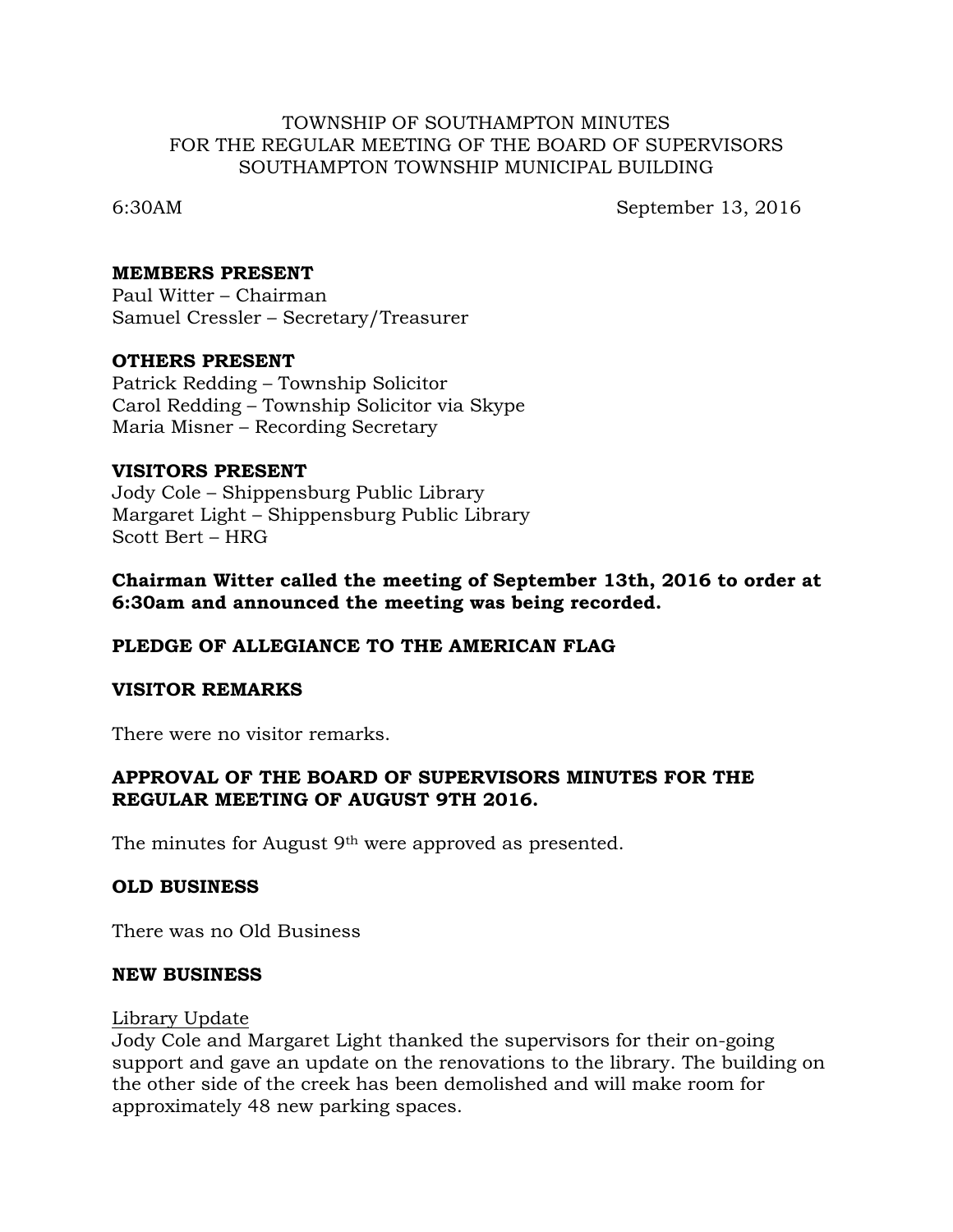They are beginning phase two and attempting to raise \$1.5 million dollars. They asked that Southampton Township would consider donating another \$50,000 towards the goal.

Samuel Cressler asked for them to submit a letter requesting support. The Supervisors will be working on the budget in the near future.

# Muddy Run Speed Limit Request

MOTION: Supervisor Witter moved to authorize Solicitor Carol Redding to prepare a 35pmh speed limit ordinance for Muddy Run Road to be advertised for adoption at the next morning meeting, October 11th, 2016. Samuel Cressler seconded the motion which passed unanimously.

## Codification Update

Supervisor Cressler stated that since the owner of our current codification company has passed away, it is necessary to get a new one.

Maria Misner reported that the staff along with Mr. Cressler has been examining two different codifiers, in great detail. They had presentations by both Municode and General Code. Municode offered the best price with features including easy on-line user interface, notification of changes, tracking changes in red, archiving and excellent search attributes. Minutes can be uploaded and searched by keyword. The fee is \$750/year.

Maria continued that Municode will post the Township's existing code online for free. Meanwhile review of the existing ordinances will be taking place. The existing code is old, inconsistent, there are overlaps and it has not been updated in years.

MOTION: Supervisor Cressler moved to go with Municode as the Township Codifier. Supervisor Witter seconded the motion which passed unanimously.

Resolution 2016-003 CVRDC Stormwater Easement Agreement Samuel Cressler stated that the agreement is between CVRDC and Southampton Township regarding Lot 1D. When other documents were files in relation to this, the Stormwater Agreement was overlooked. This will close the permission of the easement.

MOTION: Samuel Cressler moved to approve Resolution 2016-003. Supervisor Witter seconded the motion which passed unanimously.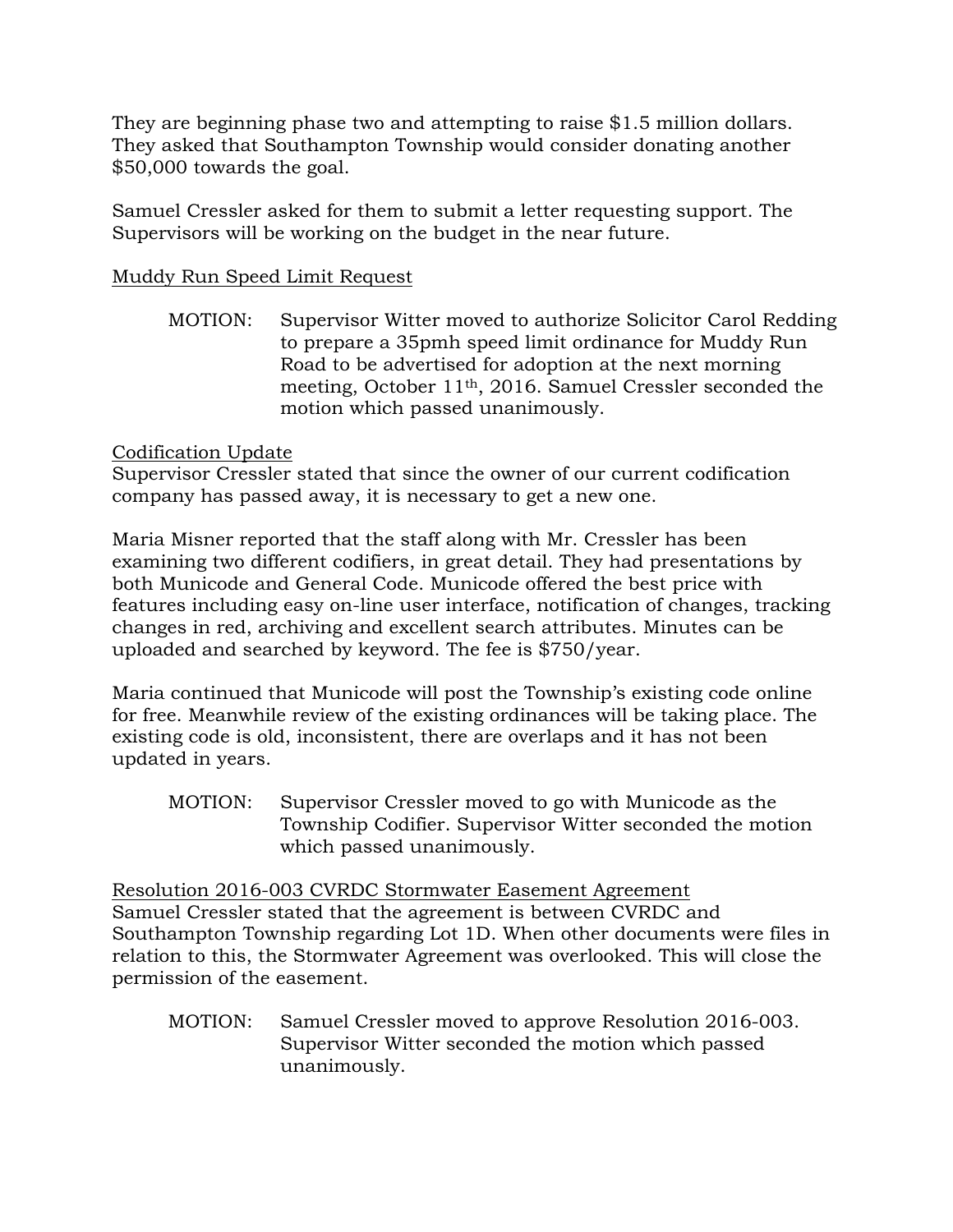## **SUBDIVISIONS**

# SD2016-010 Wenger Feed – Revised Site Plan

Scott Bert was present to explain the plan to the supervisors. The warehouse is being extended on existing impervious surface. The present stormwater detention basin is sufficient to handle the water; however, it is being brought up to meet current water quality standards with a gravel diaphragm.

MOTION: Supervisor Witter moved to approve 2016-010 Wenger Feed Revised Site Plan with bonding as approved by Ryan Clark of Martin & Martin. Samuel Cressler seconded the motion which passed unanimously.

## SD2016-012 Mark Smith – Stormwater Waiver Request

Maria Misner conveyed that Mark Rock of Old Mill Road would like to put a 60 by 100' pole building on 8.6 acres. He has submitted a stormwater waiver request (906.2) prepared by Delvin Zullinger, who demonstrated there is an existing shallow slope that drains towards a creek that is 600' away.

Maria said the stormwater flow will follow a natural drainage pathway provided the spouting is directed to the Southeast corner of the proposed building.

MOTION: Supervisor Cressler moved to approve SD2016-012, Mark Smith – Stormwater Waiver Request provided all spouting and drainage is directed to the Southeast corner of the building. Supervisor Witter seconded the motion which passed unanimously.

SD2016-013 Lavern Rock – Stormwater Waiver Request

This is a revision of a stormwater waiver request (906.2) that Lavern Rock made in 2014. He would like to increase the size of a building that was previously approved from 8,000sf to 12,000sf.

There was extensive discussion with Pat and Carol Redding regarding limitations of size of a building that could/should be eligible for a stormwater waiver and conditional language if an approved waiver request would fail to perform as planned.

Solicitor Redding will work on language for an amendment to the Stormwater Waiver 906.2 for the SALDO update.

MOTION: Supervisor Witter moved to approve SD2016-013 Lavern Rock – Stormwater Waiver Request contingent upon satisfactory performance of the drainage as proposed. If proposed methods are not sufficient, and it is determined that stormwater is running onto adjoining property, Mr. Rock would be required to remediate the situation to the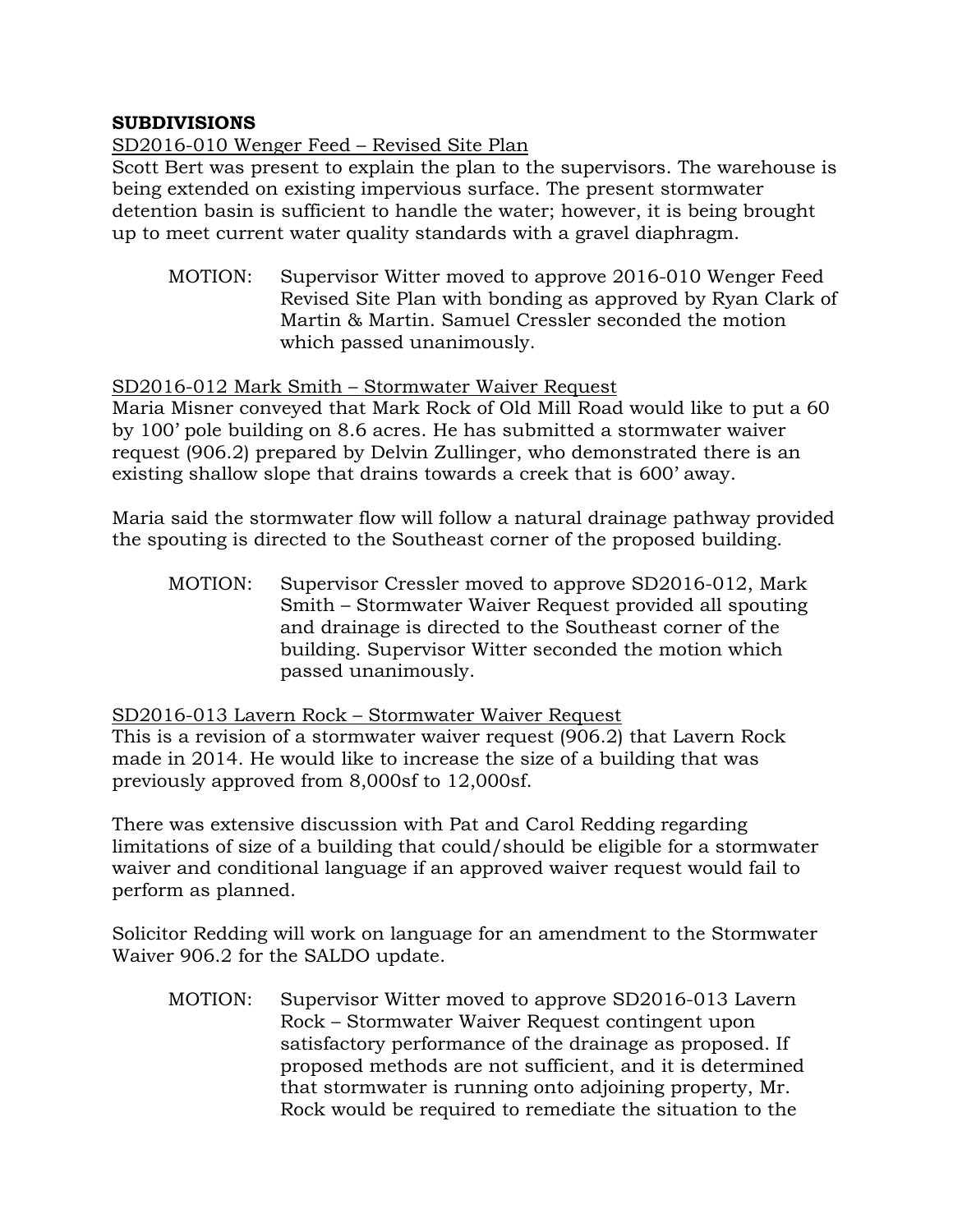Township's standards. Samuel Cressler seconded the motion which passed unanimously.

# **REPORTS OF TOWNSHIP OFFICIALS AND AGENCIES**

Notice of Appeal From the Court of Common Pleas – Solicitor Redding stated that they needed a copy of the appeal for the William Caldwell case because they were going to file a continuance.

Solicitor Carol Redding stated that in the preliminary hearing Judge Williams said the Township Ordinance was clear that Mr. Caldwell had to pump during a specified amount of time. Mr. Caldwell did not do that, so it was appropriate for a fine. However; Judge Williams said the fines in the Ordinance were not sufficient to support attorney fees which have already amounted to around \$600. The Judge also told Mr. Caldwell that he was risking the possibility of the fines increasing if he appealed because it is based upon the days of the violation. Mr. Caldwell is still appealing.

There was further discussion regarding proceeding with the appeals case.

Patrick Redding asked for authorization to proceed with the appeal. They will file a continuance to reset the date.

MOTION: Supervisor Cressler moved to authorize Pat and Carol Redding to pursue the William Caldwell Appeal from the Court of Common Pleas. Supervisor Witter seconded the motion which passed unanimously.

# SALDO Amendments

Maria Misner gave the supervisors a copy of the Amendments to the Subdivision and Land Development Ordinance that Tim Cormany prepared based upon meetings he had with Doug and her. These updates will make the Township more compatible with the MPC. She intends on going through the Amendments in detail and asks the supervisors to go over it as well.

Mr. Cormany is now going through the Zoning Ordinance to amend it likewise. After review by Supervisors and the Planning Commission and it is given preliminary approval, it will need to be advertised for adoption.

She stated that now that a Codification Company has been approved. The existing code will be given to them to post for free. As the Ordinances are amended, they will be sent to the Municode as well to update. They will archive old ordinances and a record will be created.

Supervisor Witter questioned some of the changes in the Zoning Ordinance.